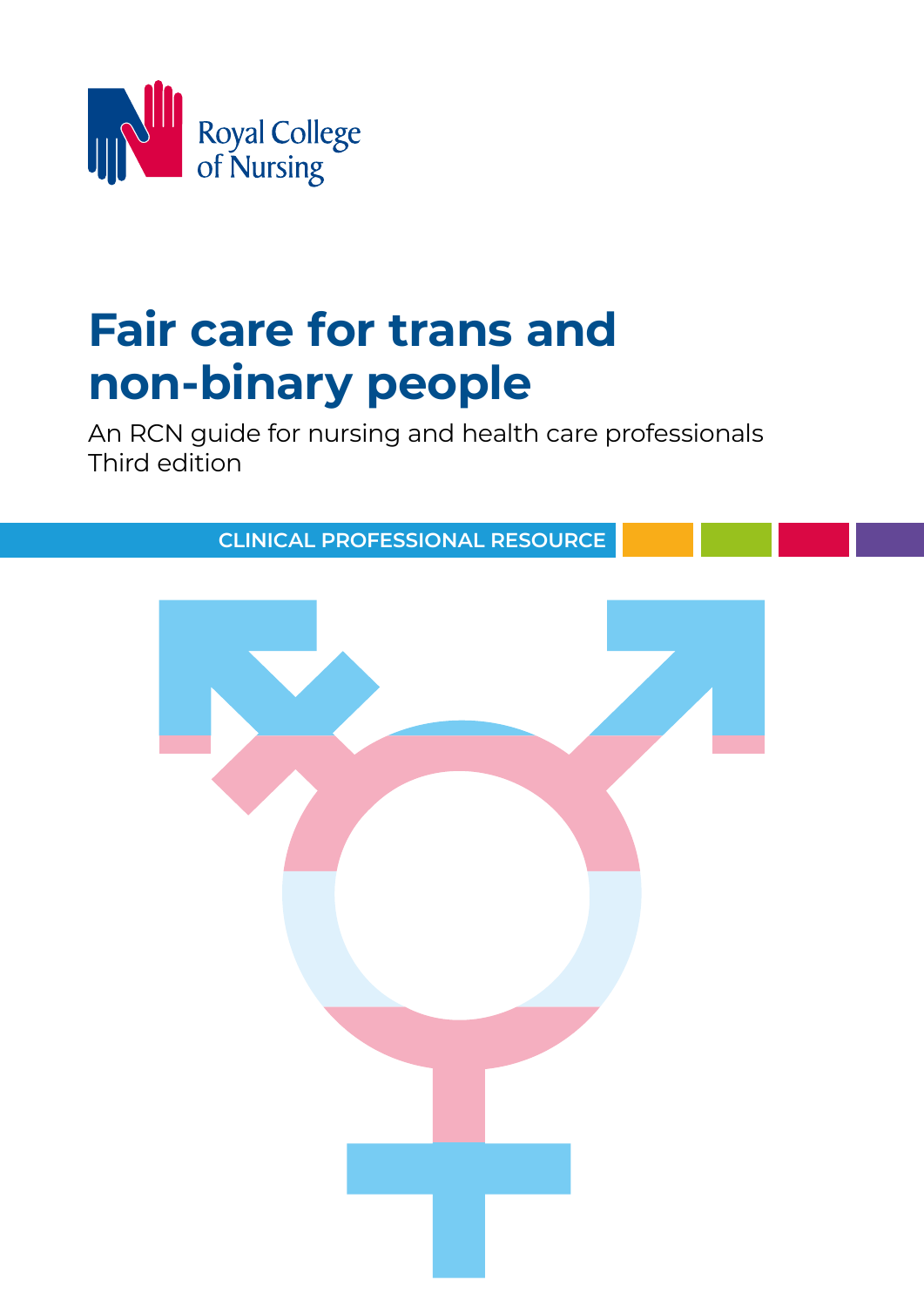## Acknowledgements

### **The contributors and co-authors of this guidance include:**

George Burrows

Becky Judge, Nursing and Healthcare Management Consultant

Iffy Middleton, Lead Nurse at Parkside Hospital, Aspen Healthcare

Guy Thomas, Regional Officer, Royal College of Nursing

Rachael Ridley, Staff Nurse at the Cumberland Infirmary North Cumbria University Hospitals NHS Trust

Dominic Walsh, Clinical Nurse Specialist – Palliative Care, North London Hospice, North Middlesex University Hospitals Trust

Anne Wells, Equality and Diversity Lead, East and North Hertfordshire NHS Trust

Jane Wray, Senior Research Fellow, Faculty of Health and Social Care, University of Hull

We would like to thank the Gender Identity Research and Education Society (GIRES), Public Health England, It's Pronounced Metrosexual website, The Department of Health and NHS England.

In memory of Dominic Walsh, LGBT role model and champion for equality.

This publication is due for review in November 2022. To provide feedback on its contents or on your experience of using the publication, please email **[publications.feedback@rcn.org.uk](mailto:publications.feedback@rcn.org.uk)**

This document has been designed in collaboration with our members to ensure it meets most accessibility standards. However, if this does not fit your requirements, please contact **[corporate.communications@rcn.org.uk](mailto:corporate.communications@rcn.org.uk)**

### **RCN Legal Disclaimer**

This publication contains information, advice and guidance to help members of the RCN. It is intended for use within the UK but readers are advised that practices may vary in each country and outside the UK. The information in this booklet has been compiled from professional sources, but its accuracy is not guaranteed. Whilst every effort has been made to ensure the RCN provides accurate and expert information and guidance, it is impossible to predict all the circumstances in which it may be used. Accordingly, the RCN shall not be liable to any person or entity with respect to any loss or damage caused or alleged to be caused directly or indirectly by what is contained in or left out of this website information and guidance.

Published by the Royal College of Nursing, 20 Cavendish Square, London, W1G 0RN

**© 2020 Royal College of Nursing. All rights reserved. No part of this publication may be reproduced, stored in a retrieval system, or transmitted in any form or by any means electronic, mechanical, photocopying, recording or otherwise, without prior permission of the Publishers. This publication may not be lent, resold, hired out or otherwise disposed of by ways of trade in any form of binding or cover other than that in which it is published, without the prior consent of the Publishers.**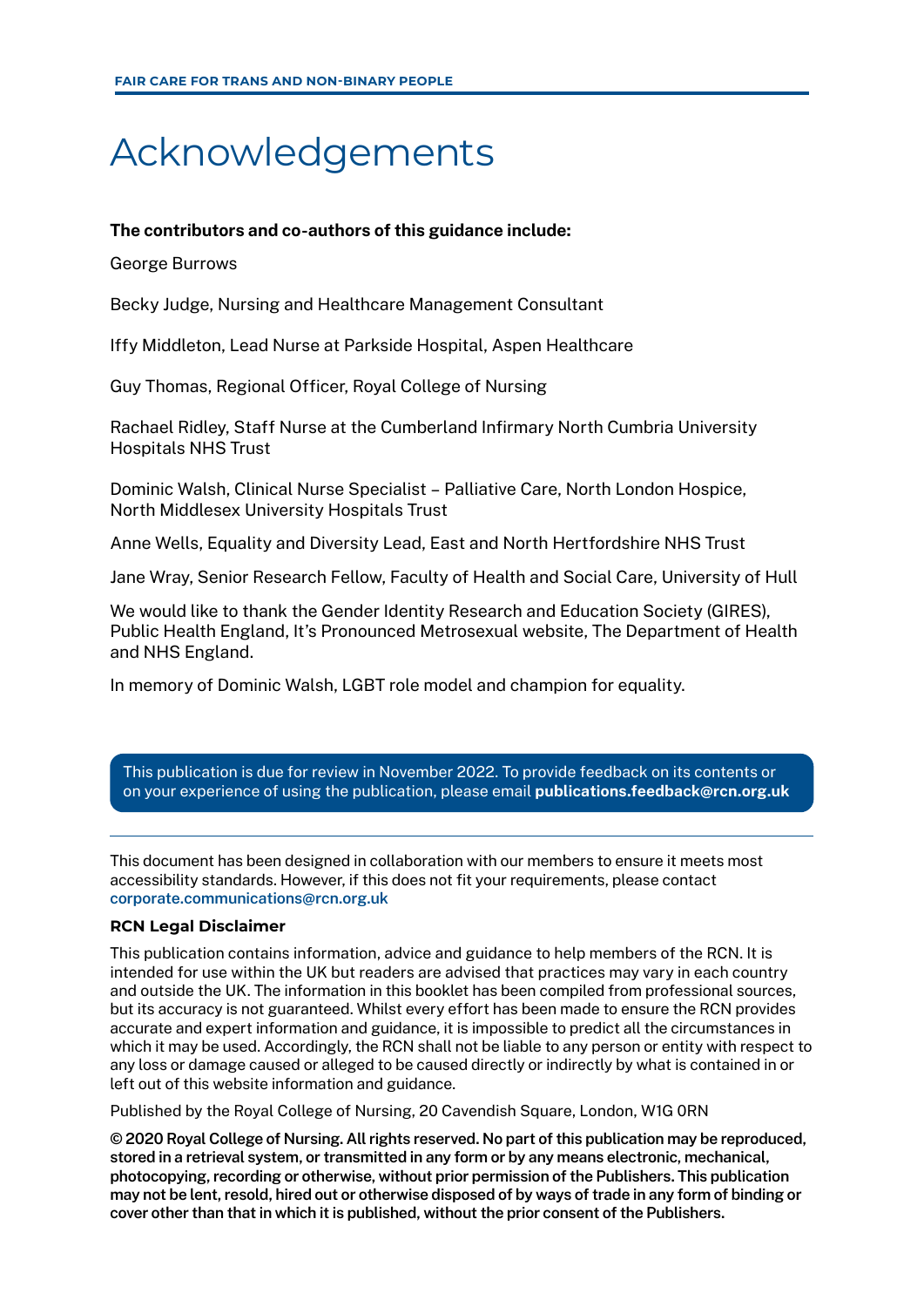### <span id="page-2-0"></span>Contents

| Providing health care to trans and non-binary people and communities  5 |     |
|-------------------------------------------------------------------------|-----|
|                                                                         |     |
|                                                                         |     |
|                                                                         |     |
|                                                                         |     |
|                                                                         |     |
|                                                                         |     |
|                                                                         |     |
|                                                                         |     |
|                                                                         |     |
|                                                                         |     |
|                                                                         |     |
|                                                                         |     |
| Health promotion/healthy choices for trans and non-binary patients 10   |     |
|                                                                         |     |
|                                                                         |     |
|                                                                         |     |
|                                                                         | .13 |
|                                                                         |     |
|                                                                         |     |
|                                                                         |     |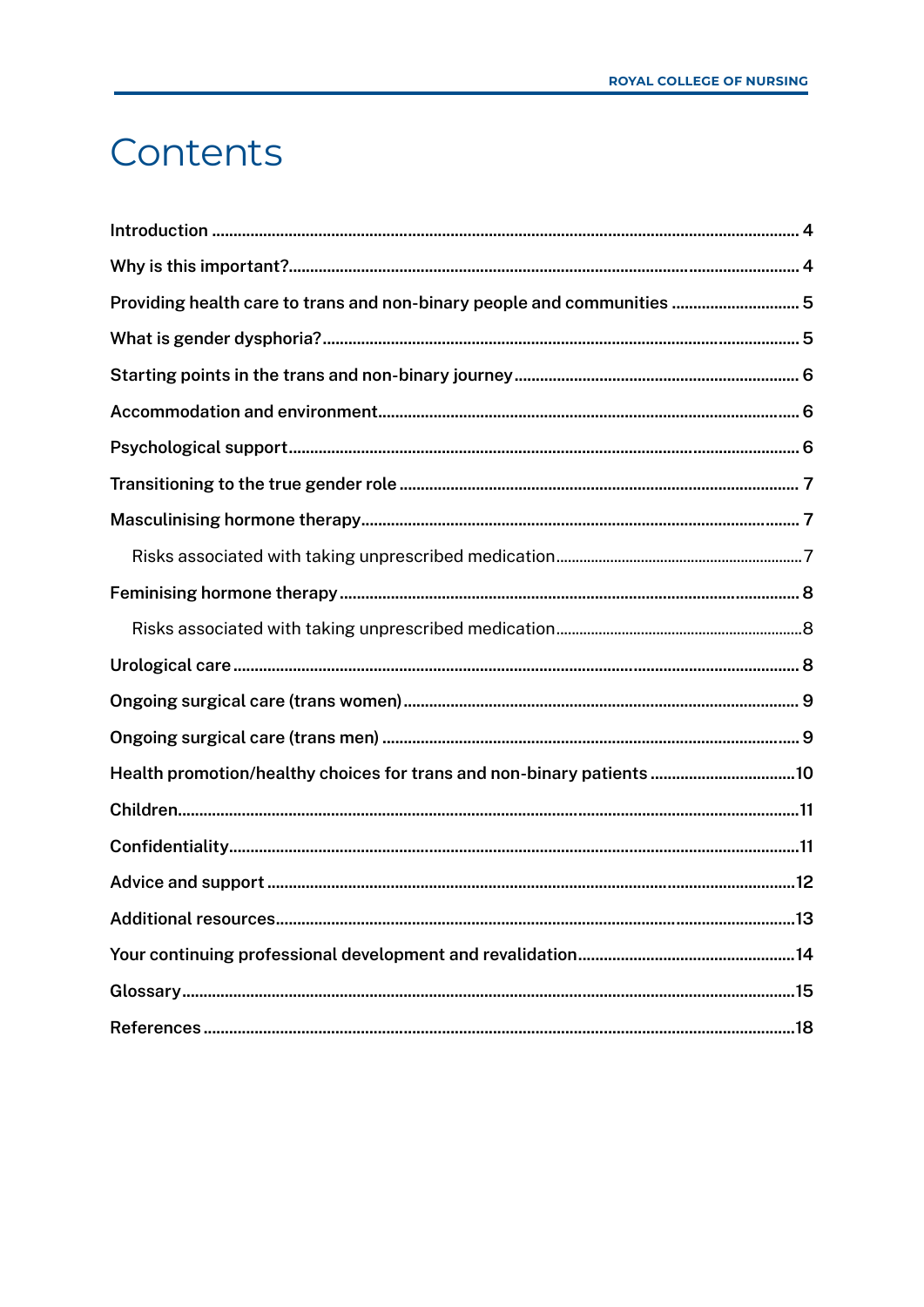## <span id="page-3-0"></span>Introduction

This resource is designed to help you respond to the needs of service users who identify as trans or non-binary. There may be approximately 500,000 trans people in the UK and even more people who identify as non-binary. Initially created in response to a Royal College of Nursing (RCN) Congress resolution, this guidance has been updated following further developments from a wide range of organisations engaged in research and advocacy in this arena.

Equality legislation exists across England, Northern Ireland, Scotland and Wales which outlaws discrimination the grounds of gender reassignment or gender identity. This matters when trans and non-binary patients and service users are welcomed into and supported to engage with health care services. However, the RCN recognises that trans and non-binary people frequently experience prejudice and discrimination. The nursing community must, through its professional actions and interests, work to eliminate and significantly reduce this at both an individual and a societal level in partnership with a range of organisations, including those that represent the needs of trans and non-binary people.

### Background

As a nurse, midwife or nursing associate, the Nursing and Midwifery Council (NMC) The Code (NMC, 2018) highlights the role of nursing in promoting dignity and the need to prioritise people: "You put the interests of people using or needing nursing or midwifery services first. You make their care and safety your main concern and make sure that their dignity is preserved and their needs are recognised, assessed and responded to. You make sure that those receiving care are treated with respect, that their rights are upheld and that any discriminatory attitudes and behaviours towards those receiving care are challenged."

In January 2016, the House of Commons Women and Equalities Select Committee published its Transgender Equality report, which found: "Trans people encounter significant problems in using general NHS services, due to the attitude of some clinicians and other staff who lack knowledge and understanding — and in some cases are prejudiced. The NHS is failing to ensure zero tolerance of transphobic behaviour."

The National LGBT Survey published in 2018 found that significant numbers of survey respondents struggled to access health care services, particularly gender identity clinics. The survey results also highlighted that many respondents had experienced inappropriate questioning from health care staff, and that some respondents felt their specific needs were ignored or not taken into account when accessing health care. The survey highlighted that 38% of respondents reported a negative experience of health care services because of their gender identity.

80% of trans and non-binary survey respondents who accessed or tried to access gender identity clinics shared that the experience was difficult, with long waiting times cited as the most common barrier.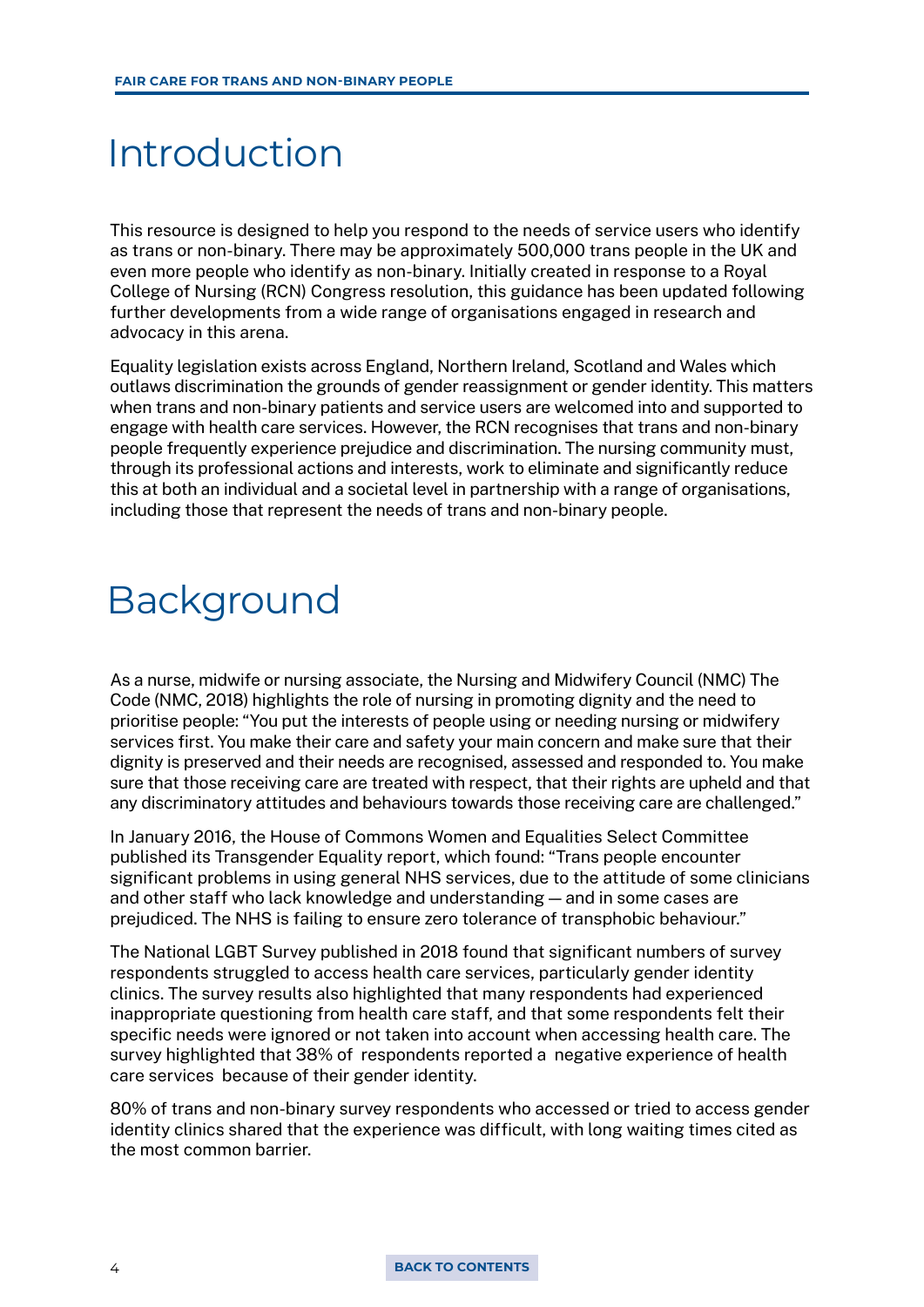## <span id="page-4-0"></span>Providing health care to trans and non-binary patients and service users

As a nurse, nursing associate or health care support worker, you will provide care for people from diverse backgrounds and it is important that you help to create a safe and welcoming environment for all your patients and service users. As some trans and nonbinary patients have reported poor experiences of health care settings, your approach has a significant impact in ensuring better health outcomes for trans and non-binary patients.

The following tips are recommended:

- be positive and proactive in your approach to welcoming trans and non-binary patients and service users to your care
- always treat trans and non-binary patients in a respectful way, as you would any other patient or client
- if you are unsure about how to address a person you are supporting or caring for, begin by introducing yourself with your name and pronouns [see **[glossary](#page-14-0)**]. You can then, politely and discreetly, ask the person for their name and pronouns
- avoid disclosing a patient's or service user's trans or non-binary status to anyone who does not explicitly need to know
- discuss issues related to a patient's gender identity in private and with care and sensitivity.

## What is gender dysphoria?

Gender dysphoria is described as the experience of dissonance between the physical appearance and the personal sense of being a man, woman, both or neither. According to the NHS Choices definition, gender dysphoria is 'a condition where a person experiences discomfort or distress because there is a mismatch between their biological sex and gender identity.' In ICD 11 it is described as 'gender incongruence'.

There are many variations of gender experience between the traditional binary definitions of being exclusively a 'man' or a 'woman', some of which cause both psychological and physiological discomfort. This may be alleviated by medical intervention. Some trans and non-binary people may need little or no medical treatment, but will still benefit from support and recognition of their gender and how this may affect their care needs and may need some medical intervention; others may need little or none.

Nurses and health care support workers should bear in mind that gender identity is not necessarily fixed and can be fluid over time. It may take a great many years before an individual feels sufficiently confident and capable of describing their true gender identity to others. For that reason, it is sometimes relatively late in life that the patient is diagnosed. Some people with a fluid gender identity may present and identify in different ways at different times during their life. This is OK and is not the same as being confused.

Some patients may feel pressure to conform to the expectations of others about how to live their lives and may spend many years searching for a way to authentically describe their feelings.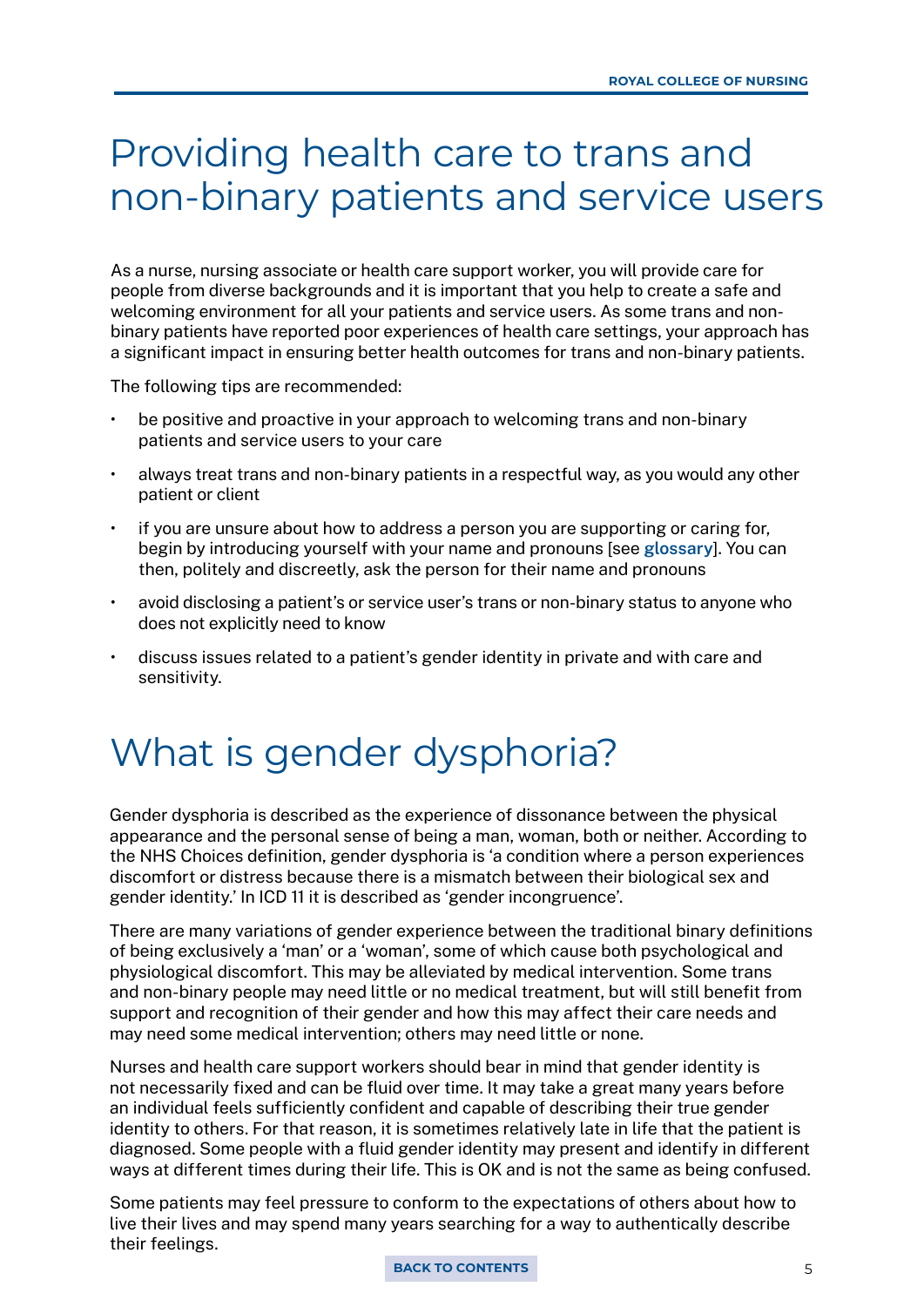### <span id="page-5-0"></span>Starting points in trans and non-binary journeys

Although in some parts of the UK, individuals are able to self-refer to gender identity clinics (GIC), some of which are nurse-led, generally speaking GPs tend to refer patients to their nearest/preferred gender identity clinic. Referrals may also be accepted by other health and social care professionals, including nurses.

### Accommodation and environment

Where trans and non-binary patients are cared for in an inpatient setting, care should be taken to meet their needs for privacy and dignity whilst an inpatient. Patient placement should be based on both asking the patient for their preference, and on gender presentation.

### Psychological support

The role of counselling or psychotherapy by the counsellor, psychotherapist, psychologist or psychiatrist should be to facilitate the process of exploration for the patient.

Therapy should not be provided as a vehicle to change the trans or non-binary person's mind about their true gender. Many organisations, including NHS England, agree that this 'conversion therapy' is unethical and potentially harmful to the person's health.

Psychological therapies should be used as part of a patient's treatment programme. This will enable people, through a variety of approaches, to be clearer about their gender identity and to determine whether they want to start, continue or alter their treatment.

Nurses and health care support workers have a powerful role to play in affirming the true gender identity of trans and non-binary people. This can be demonstrated by using pronouns of the patient's choosing when referring to them.

Nurses and health care support workers may also wish to signpost their trans and non-binary clients and patients to the wide range of voluntary and community-based trans and non-binary support groups that exist. Further information can be found in the advice and support section of this document.

The international good practice guidelines for the assessment and treatment of adults with gender dysphoria state that some of the key factors for ensuring positive health outcomes for trans and non-binary patients include peer support and mentoring, family support, their image in their new social gender role, speech and language therapy.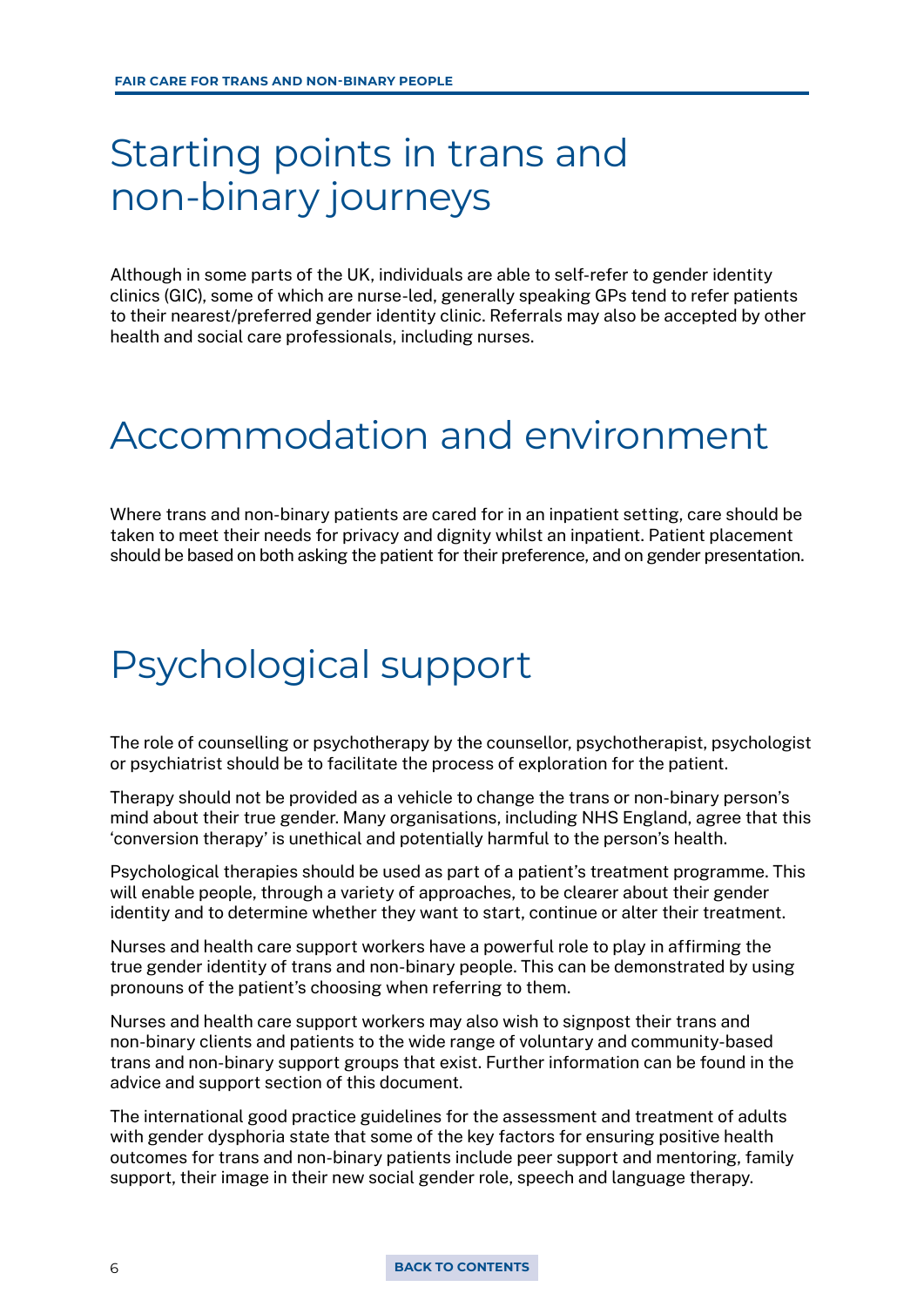### <span id="page-6-0"></span>Transitioning to a different gender role

Transitioning refers to the social, psychological, emotional and economic processes that a trans person undergoes as they more fully express their gender. The time this takes is variable and depends on the individual's ability to embrace significant change in their life. If requiring genital surgery, adults have to undergo a preoperative 12-month experience, as well as other treatment, where they live in their true gender role.

When trans patients begin to transition, their physical appearance may not always be consistent with some of the cultural norms traditionally held about the appearance and behaviours of their gender. Through asking the patient about their preferences in a dignified and respectful way, nurses, nursing associates, and health care support workers have a powerful role to play in affirming the gender identity of trans people.

### Masculinising hormone therapy

Hormonal therapy is one of the key treatments provided to trans and non-binary patients as part of their medical transition. The aim of treatment is to get the testosterone levels into the normal male range. It can produce permanent changes in the way the body looks.

Hormone treatment is safe when medically supervised, but there are side effects.

These include:

- increased risk of polycythaemia (high haemoglobin levels)
- increased cholesterol and liver test abnormalities
- slight increase of veno-thrombolic events (blood clots)
- thickening of the womb lining.

The key message for patients is to stop smoking and maintain a healthy body weight. There is no clear evidence about whether vaping is beneficial or reduces harm compared with tobacco smoking. Nicotine still poses health risks, including the development of cervical cell abnormalities and cancer.

Menstruation usually stops rapidly following testosterone administration, as the doses used normally suppress ovarian function.

Thickening of the womb lining can be screened for with serial ultrasound scanning which can be scheduled at two-yearly intervals due to risk of endometrial hyperplasia. A hysterectomy may be indicated following a full assessment of individual need, including symptoms and future plans. Cervical screening is recommended for anyone with a cervix. This may be particularly distressing for trans and non-binary people and some may decide that the benefits of screening do not outweigh the likely distress.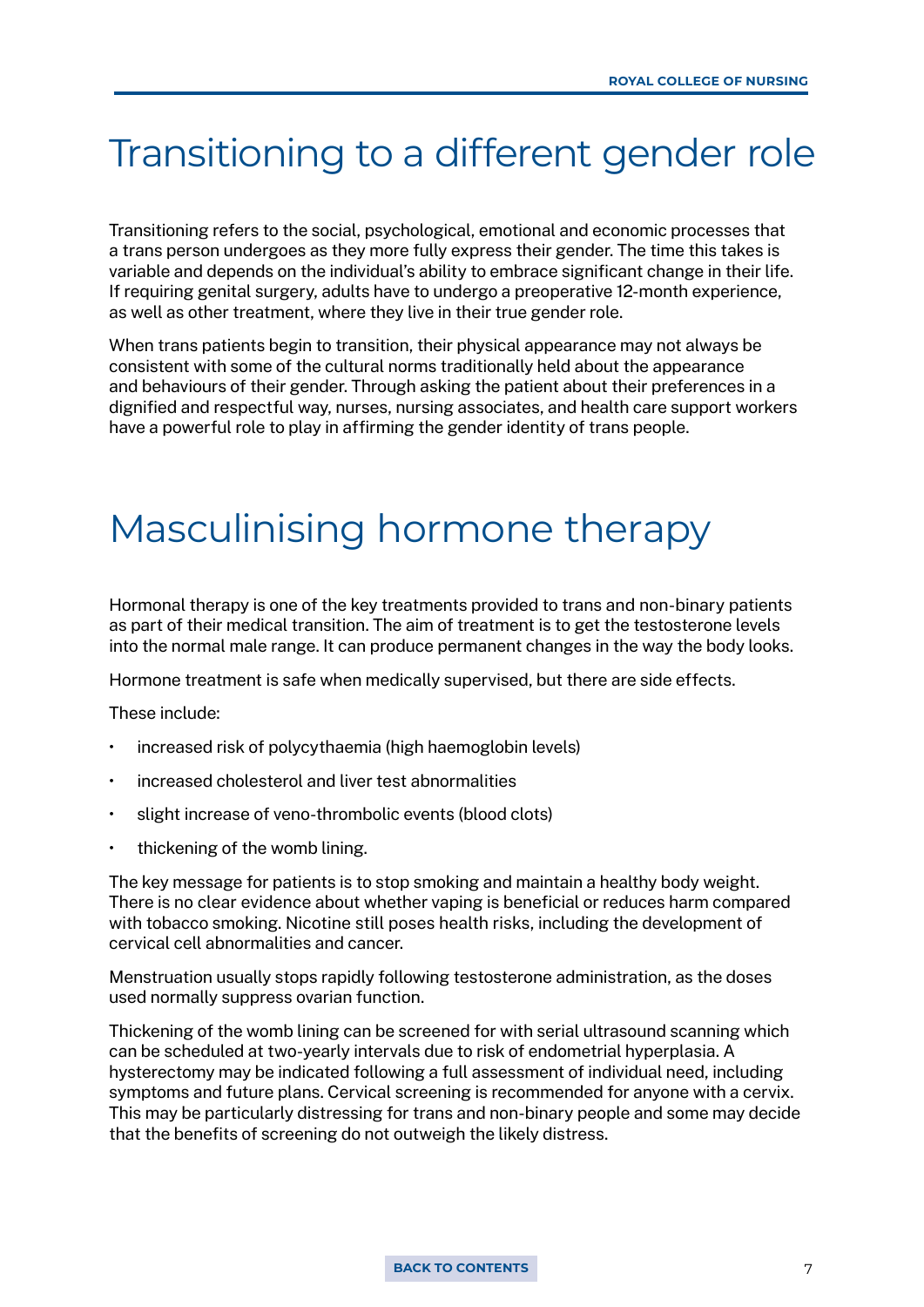### <span id="page-7-0"></span>**Risks associated with taking unprescribed medication**

Nurses must advise patients of the risks of self-medicating with medicines which they have sourced without a prescription. The aim in this situation should be to ensure that the patient accesses gender identity and other appropriate services as quickly as possible to have safe medicines prescribed after a specialist assessment.

To prevent harm, nurses should balance the risks and benefits on an individual case basis. It should be noted that for the patient, abruptly stopping self-medication may cause harm, so specialist advice should be sought.

However, if you are a specialist, a bridging prescription should be considered in the short term as well as psychological support.

## Feminising hormone therapy

Hormonal treatment is essential in the treatment of most trans and non-binary people. It can produce permanent changes in the way the body looks. Hormone treatment is safe when medically supervised, but there are side effects.

These include:

- increased liver test abnormalities
- increase of veno-thrombolic events (blood clots) at a rate of 2-3% increased risk of hyperprolactinaemia (increased blood prolactin levels).

The key message for patients is to stop smoking and maintain a healthy body weight. There is no clear evidence about whether vaping is beneficial or reduces harm compared with tobacco smoking (Public Health England 2018, Hartmann-Boyce et al 2018).

Breast development generally occurs over the first two years of initial hormone therapy and treatment.

Continuing hormone therapy beyond this timeframe is unlikely to produce further breast development.

The doses of hormones used will commonly be much larger than those employed in HRT treatment for the menopause.

## Urological care

Trans and non-binary people can be catheterised, just as for any men and women. Catheterisation should be in accordance with the person's genital presentation, and is not contraindicated in people who have had genital surgery. The anatomical markers may be less evident in trans women and non-binary people who have had genital surgery (vaginoplasty or labiaplasty) that shortens their urethra.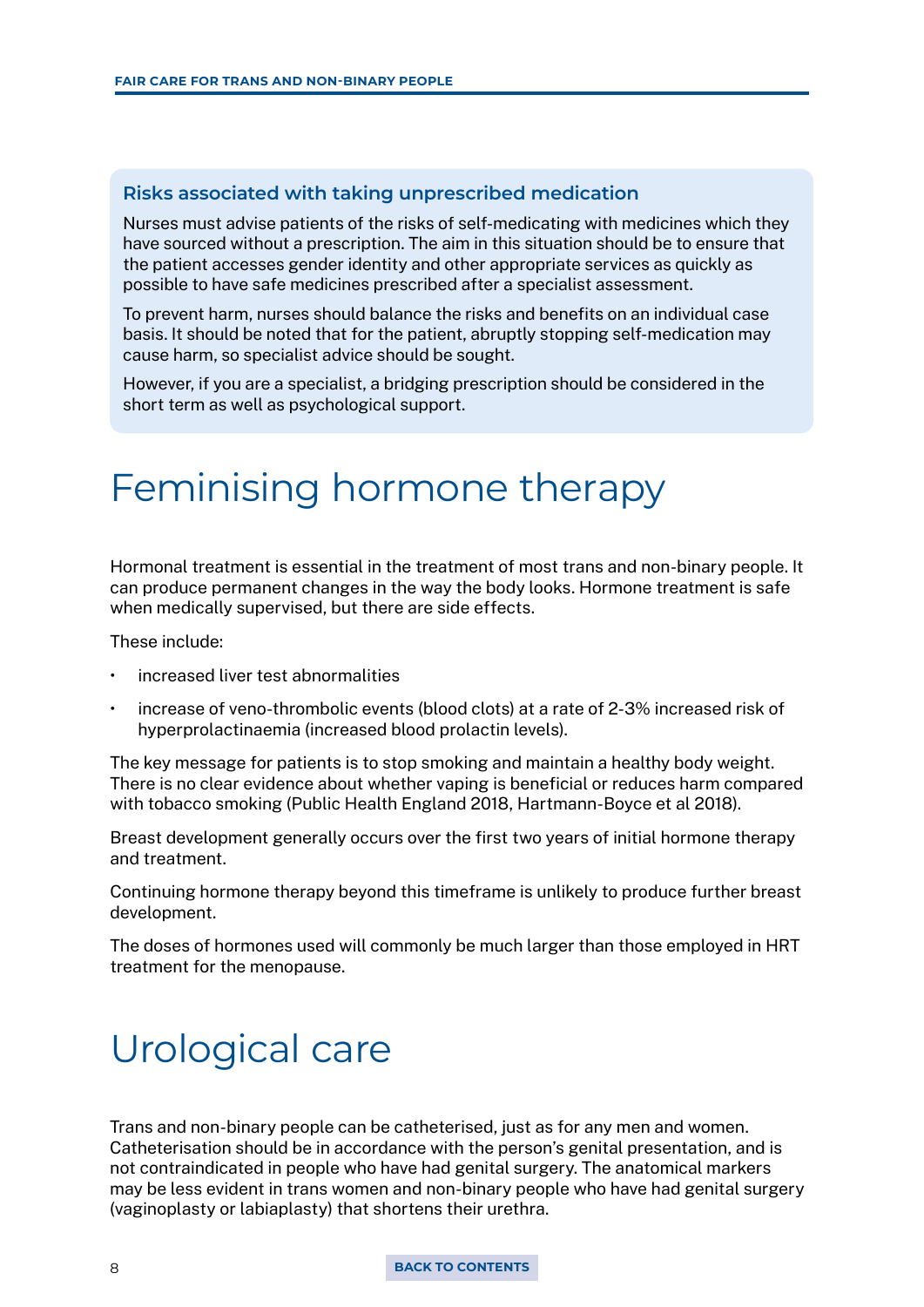### <span id="page-8-0"></span>Ongoing surgical care (feminising treatments)

Feminising treatments for trans women and non-binary people may include breast enlargement, facial feminisation surgery, tracheal shaving, laryngoplasty as well as vaginoplasty. Some people may also undergo a labiaplasty without a vaginoplasty.

Information about caring for trans women and non-binary people who have had a vaginoplasty is also provided.

Trans women are required to dilate their vaginas regularly. Most patients will be able to do this for themselves and it is important that staff enable and support their privacy and dignity in this respect. The requirement to dilate should be accommodated wherever possible. It is suggested that trans women should ideally dilate three times per day for eight weeks post-vaginoplasty, and then twice daily afterwards.

Eventually, dilation may be reduced to once a week. Regular dilation throughout life is typically recommended to people who have had vaginoplasty, though some experiential accounts counter this advice.

In situations where a patient has been receiving critical care and has not been able to dilate for some time, this will cause a contraction of the neo-vagina. The patient's GP can generally refer them for surgery to restore it.

In the case of critically-ill patients, dilation is not the priority but should be resumed as soon as possible once the patient has recovered.

### **Bleeding**

Vaginal bleeding is not normal and should be investigated as quickly as possible, unless it is related to the post-operative recovery period after vaginoplasty.

## Ongoing surgical care (masculinising treatments)

Masculinising surgery for trans men and non-binary people may include chest reconstruction surgery in the first instance, followed by hysterectomy and salpingo-oophorectemy. Some people may go on to have phalloplasty (creation of a penis) and/or metoidioplasty.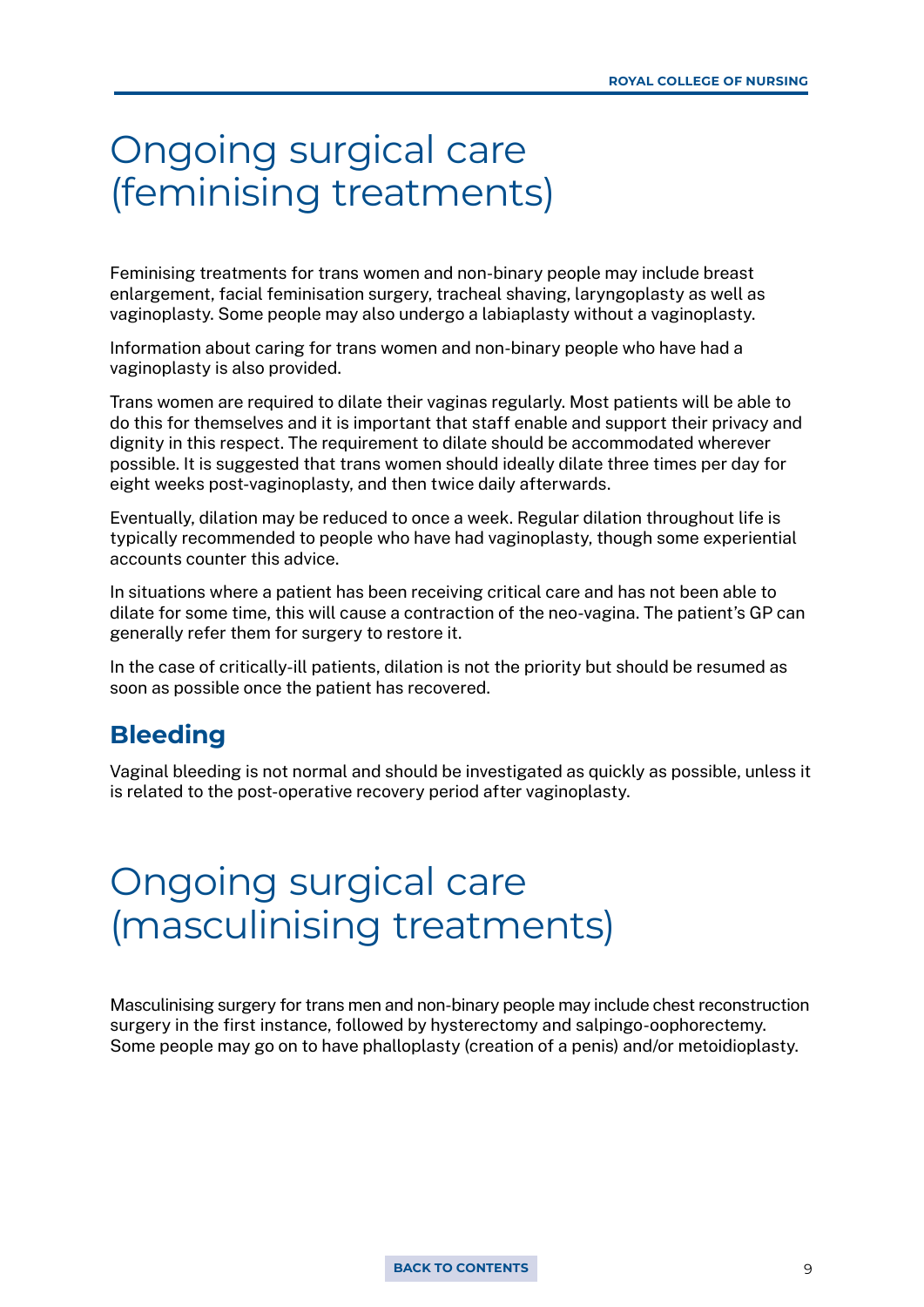## <span id="page-9-0"></span>Health promotion/healthy choices for trans and non-binary patients

- **Prostate cancer** although trans and non-binary people tend to have a lower risk of contracting this form of cancer, it is important to note that most gender reassignment surgical procedures do not involve removing the prostate. Therefore, any trans or non-binary person with a prostate will need to be aware of a continued risk of prostate cancer. Nurses should advise anyone with a prostate to ensure that they attend appointments designed to check prostate health.
- **Bone protection** hormone replacement therapy for trans women can, in some instances, increase the risk of osteoporosis. Nurses and health care support workers should remind trans and non-binary people to consider their bone protection options.
- **Breast awareness** breast cancer can be hormone-related. Therefore all trans patients and service users should be breast-aware and examine their breasts at the same frequency as other women. Changes in breast tissue and appearance in trans and non-binary people should be treated in the same way as for other, cisgender men and women. Trans men, following breast reduction surgery, do have a lower risk profile than women. However, breast awareness remains important and changes to breast tissue should always be considered abnormal and an early GP consultation should be sought.
- **Smoking cessation** trans women are at increased risk of veno-thrombolic events as a result of hormone therapy. Smoking cessation advice should be offered at every opportunity. Trans men may have a lower risk profile in relation to veno-thromboembolic events. However, smoking cessation should be offered at every opportunity.
- **Healthy drinking** trans and non-binary people may suffer social isolation, which can place them at an increased risk of excess alcohol consumption. Guidance on healthy drinking should be recommended to patients.
- **Sexual health** trans patients are at the same risk of sexually-transmitted infections as other sexually active individuals in the population.
- **Cervical cancer awareness** trans and non-binary people with a cervix remain at risk of cervical cancer. They may not be automatically recalled for screening, and those who experience dysphoria may find the experience particularly traumatic or painful.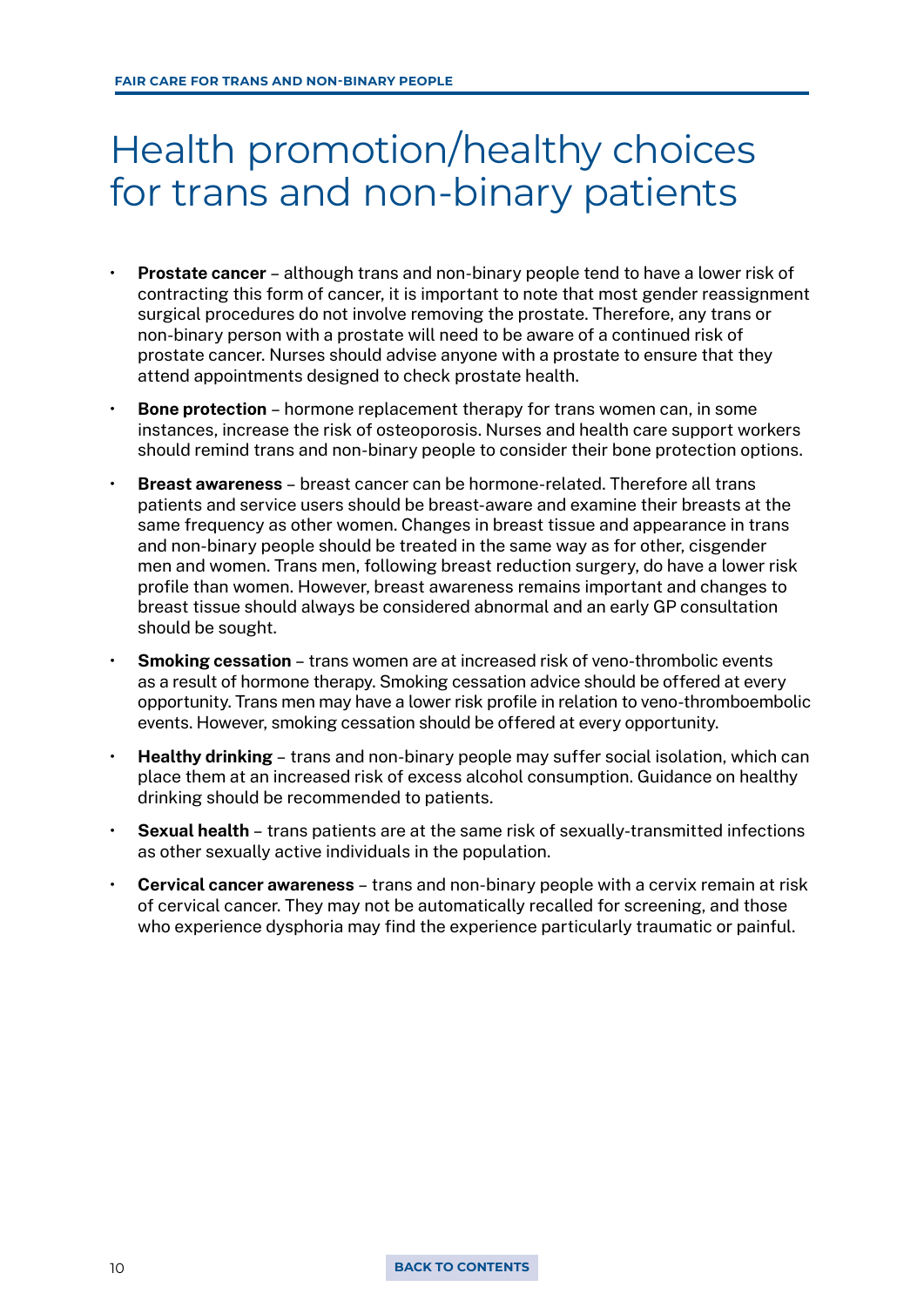### <span id="page-10-0"></span>Children

Gender-variant children and young people should be accorded the same respect for their self-defined (or true) gender as trans and non-binary adults are, regardless of their internal or external sex characteristics, including genitals.

Where there is no segregation in respect of issues like accomodation, as is often the case with children, there may be no requirement to treat a young gender-variant person any differently from other children and young people.

Where segregation is needed, then this should be in accordance with the dress, preferred name/and or stated gender identity of the child or young person.

## **Confidentiality**

Disclosing someone's trans or non-binary status or history without permission or cause is, in some cases, a criminal offence. You should always gain consent before disclosing this information, with permitted exceptions only when it is not possible to gain consent and is essential for the delivery of services, for example the emergency care of an unconscious person, and only to the staff who need to know to effectively deliver relevant care.

There are a narrow range of circumstances where exceptions are permitted such as when it is not possible to gain consent and is essential for the delivery of services, such as the emergency care of an unconscious person. In these circumstances, this should only be disclosed to staff who need to know a person's status in order to deliver relevant and necessary care.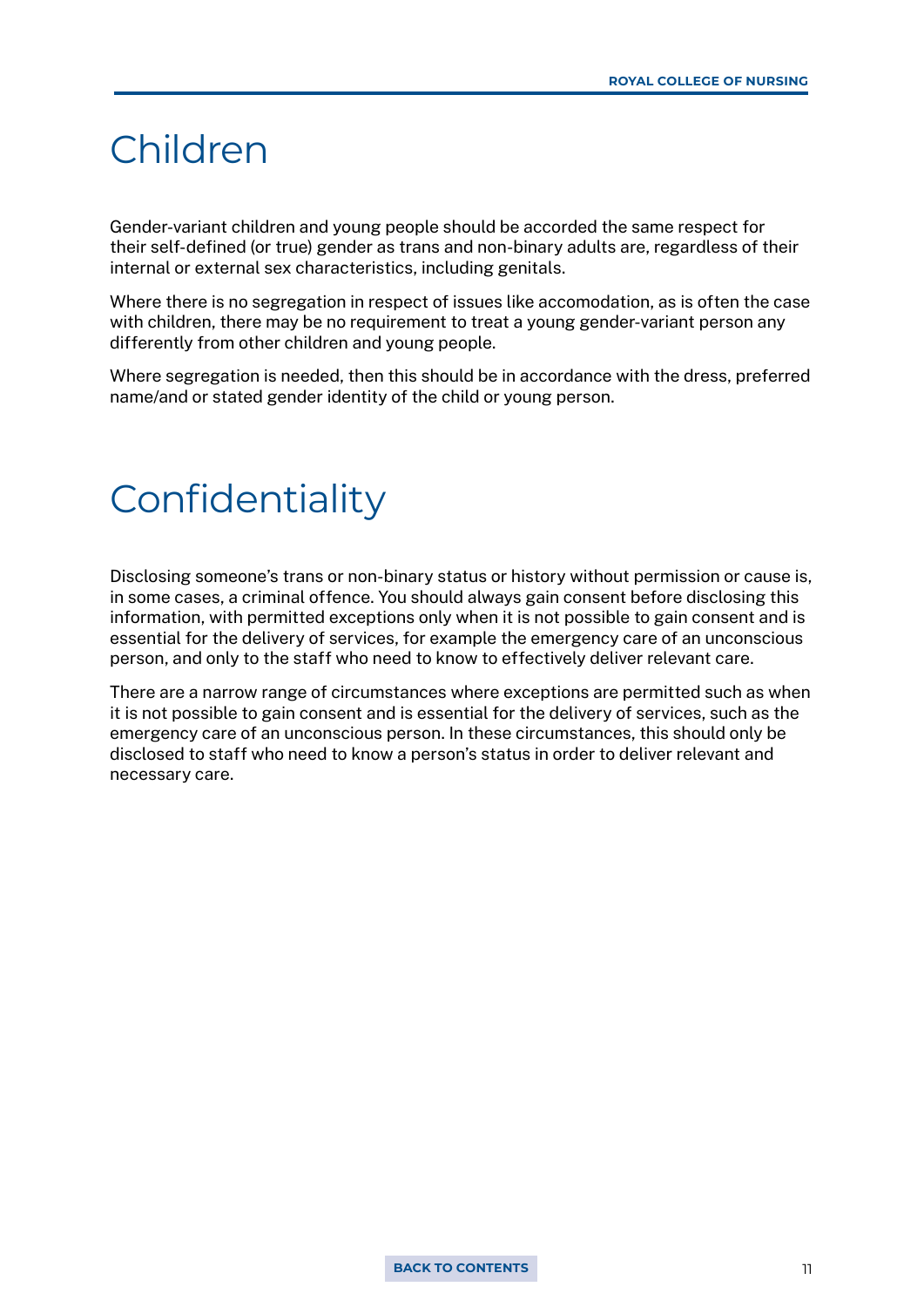## <span id="page-11-0"></span>Advice and support

The following organisations provide advice, information and support to those individuals who identify as transgender or non-binary.

**The Beaumont Society** is a national self-help group run by and for those who identify as trans or non-binary. See **[www.beaumontsociety.org.uk](http://www.beaumontsociety.org.uk)**

**DEPEND** provides free advice, information and support to all family members, spouses, partners and friends of trans people in the UK. See **[www.depend.org.uk](http://www.depend.org.uk)**

**The Gender Trust** provides support to those affected by gender identity issues. See **[www.gendertrust.org.uk](http://www.gendertrust.org.uk)**

**The Gender Information Research and Education Society (GIRES)** seeks to improve outcomes for people who identify as trans, non-binary or as gender non-conforming. GIRES also maintains a directory of local and national support groups. See **[www.](http://www.TranzWiki.net) [TranzWiki.net](http://www.TranzWiki.net)** and **[www.gires.org.uk](http://www.gires.org.uk)**

**Mermaids** is a support group for families, children and young adults who are affected by gender identity issues. See **[www.mermaidsuk.org.uk](http://www.mermaidsuk.org.uk)**

**LGBT Health and Wellbeing** (LGBT Healthy Living Centre) promotes the health, wellbeing and equality of lesbian, gay, bisexual and trans (LGBT) people in Scotland. It provides support, services and information to improve health and wellbeing and reduce social isolation. See **[www.lgbthealth.org.uk](http://www.lgbthealth.org.uk)**

**Gendered Intelligence** works with the trans and non-binary community and those who impact on trans and non-binary lives. Gendered Intelligence specialises in supporting young people under the age of 21. They provide youth groups across England, including one in London for young people from Black, Asian and minority ethnic backgrounds. See **<http://genderedintelligence.co.uk>**

**The LGBT Foundation** supports trans and non-binary people through their helpline, sign-posting, groups, befriending and counselling. Its website also contains resources for health care professionals caring for lesbian, gay, bisexual or trans clients or patients. See **<https://lgbt.foundation>**

**Transgender NI** works across Northern Ireland and partners with trans and non-binary support organisations. The Belfast Trans Resource Centre is a Transgender NI project, which hosts a range of groups, such as Gender Jam for young people. See **<https://transgenderni.org.uk>** and **<https://belfasttrans.org.uk>**

**Public Health Wales** provide some useful information for service users. See **[https://phw.nhs.wales/services-and-teams/cervical-screening-wales/information](https://phw.nhs.wales/services-and-teams/cervical-screening-wales/information-resources/transgender-information/transgender-information-accordion/)[resources/transgender-information/transgender-information-accordion/](https://phw.nhs.wales/services-and-teams/cervical-screening-wales/information-resources/transgender-information/transgender-information-accordion/)**

**Stonewall** is a UK-wide organisation that campaigns on behalf of LGBT people and communities. See **[stonewall.org.uk](http://stonewall.org.uk)**

**Scottish Trans Alliance** The Scottish Trans Alliance is the Equality Network project to improve gender identity and gender reassignment equality, rights and inclusion in Scotland. See **[scottishtrans.org](http://scottishtrans.org)**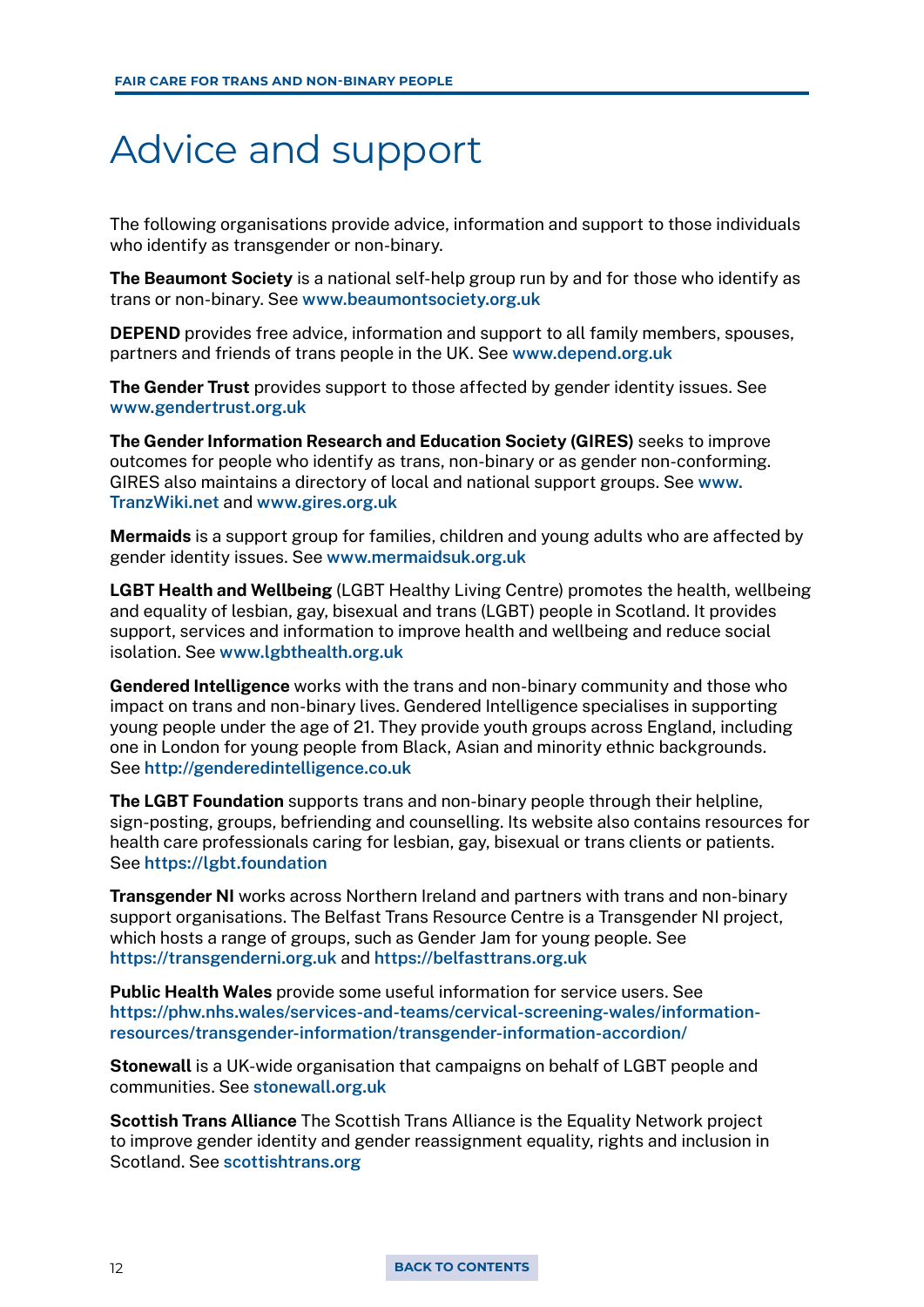### <span id="page-12-0"></span>Additional resources

Guidance and Ethical Considerations for Undertaking Transgender Health Research and Institutional Review Boards Adjudicating this Research [Adams et al 2017 **<https://doi.org/10.1089/TRGH.2017.0012>**].

International Standards of Care, available from the World Professional Association of Transgender Health [**[www.wpath.org](http://www.wpath.org)**]

Endocrinology guidance and other information about clinical care from National Gender Identity Clinical Network for Scotland [**[www.ngicns.scot.nhs.uk](http://www.ngicns.scot.nhs.uk)**]

*'I am your trans patient'* article with patient perspectives in the BMJ [Lewis et al 2017 **<https://www.bmj.com/content/357/bmj.j2963>**]

*'Transgender Health: A Practitioner's Guide to Binary and Non-Binary Trans Patient Care'* by Ben Vincent (2018). This guide advises on tailoring the social and ethical aspects of practice to the needs of each individual.

The RCN and Public Health England have collaborated to produce two toolkits: *Preventing suicide among lesbian, gay and bisexual people: a toolkit for nurses* (PHE, 2015) and *Preventing suicide among trans young people: a toolkit for nurses* (PHE, 2015). Both toolkits are available to download at **[https://assets.publishing.service.gov.uk/](https://assets.publishing.service.gov.uk/government/uploads/system/uploads/attachment_data/file/417707/Trans_suicide_Prevention_Toolkit_Final_26032015.pdf) [government/uploads/system/uploads/attachment\\_data/file/417707/Trans\\_suicide\\_](https://assets.publishing.service.gov.uk/government/uploads/system/uploads/attachment_data/file/417707/Trans_suicide_Prevention_Toolkit_Final_26032015.pdf) [Prevention\\_Toolkit\\_Final\\_26032015.pdf](https://assets.publishing.service.gov.uk/government/uploads/system/uploads/attachment_data/file/417707/Trans_suicide_Prevention_Toolkit_Final_26032015.pdf)**

The toolkits were developed primarily for nurses who work with children and young people, whether in community or hospital settings, including:

- school nurses
- practice nurses
- accident and emergency nurses.

The toolkits aim to:

- develop skills and knowledge and enable recognition of the wider context of mental health in relation to LGBT sexual orientation and identity
- provide a general outline for health professionals looking to increase their skills and knowledge about suicide prevention strategies with LGBT young people.

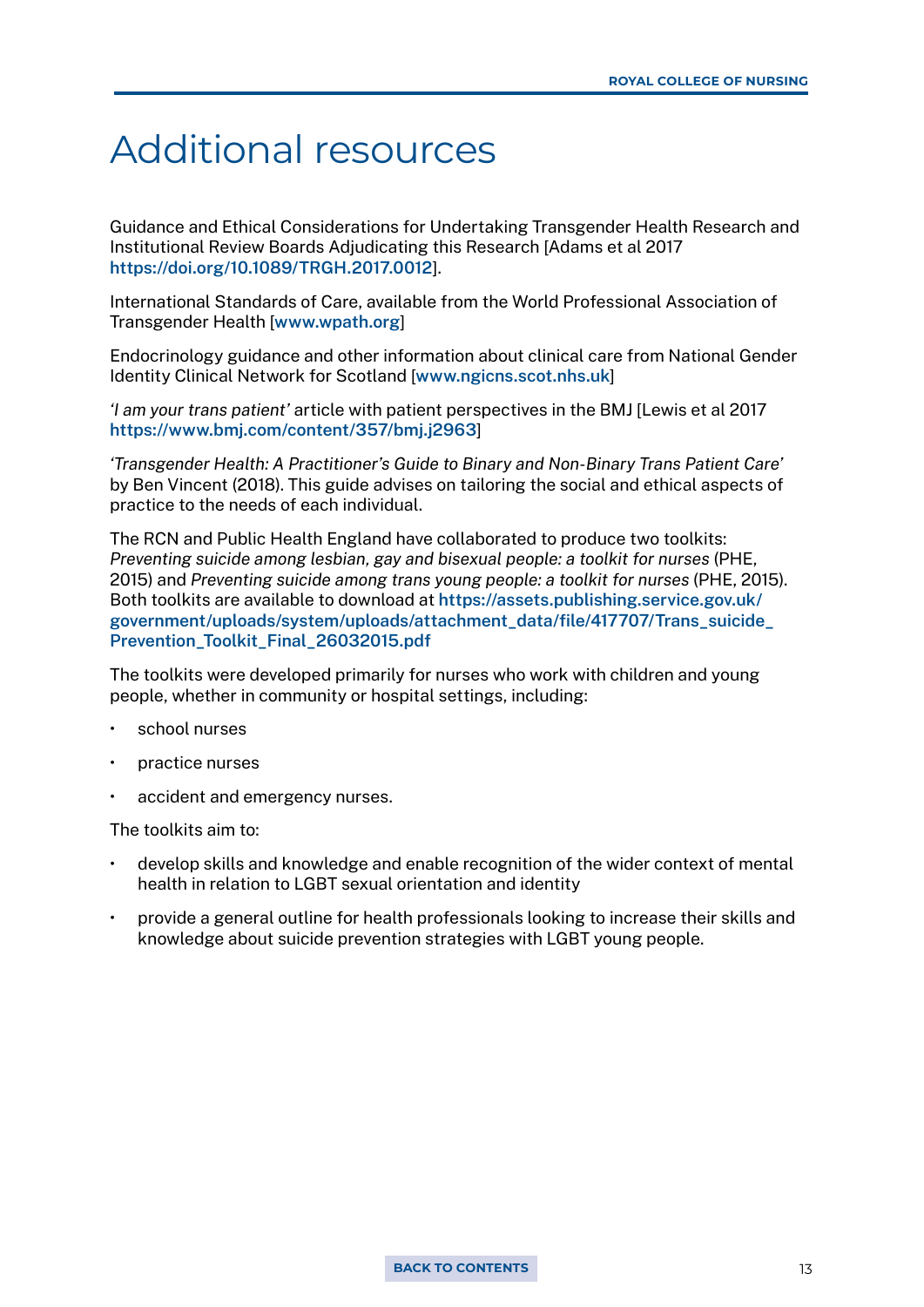## <span id="page-13-0"></span>Your continuing professional development and revalidation

This guidance may help you to meet your requirements for revalidation with the Nursing and Midwifery Council (NMC). You could write a reflective account and use this as part of your reflective discussion with another colleague who is also on the NMC register.

Consider some of the questions below.

- What did you learn about providing care for trans patients?
- What impact did this have on you?
- How might you change your practice as a result?
- How is this relevant to *The Code*?

The NMC's revalidation website has more information about this. See **<http://revalidation.nmc.org.uk>**

The RCN also has dedicated information to support you with revalidation. See **[rcn.org.uk/professionaldevelopment/revalidation](http://rcn.org.uk/professionaldevelopment/revalidation)**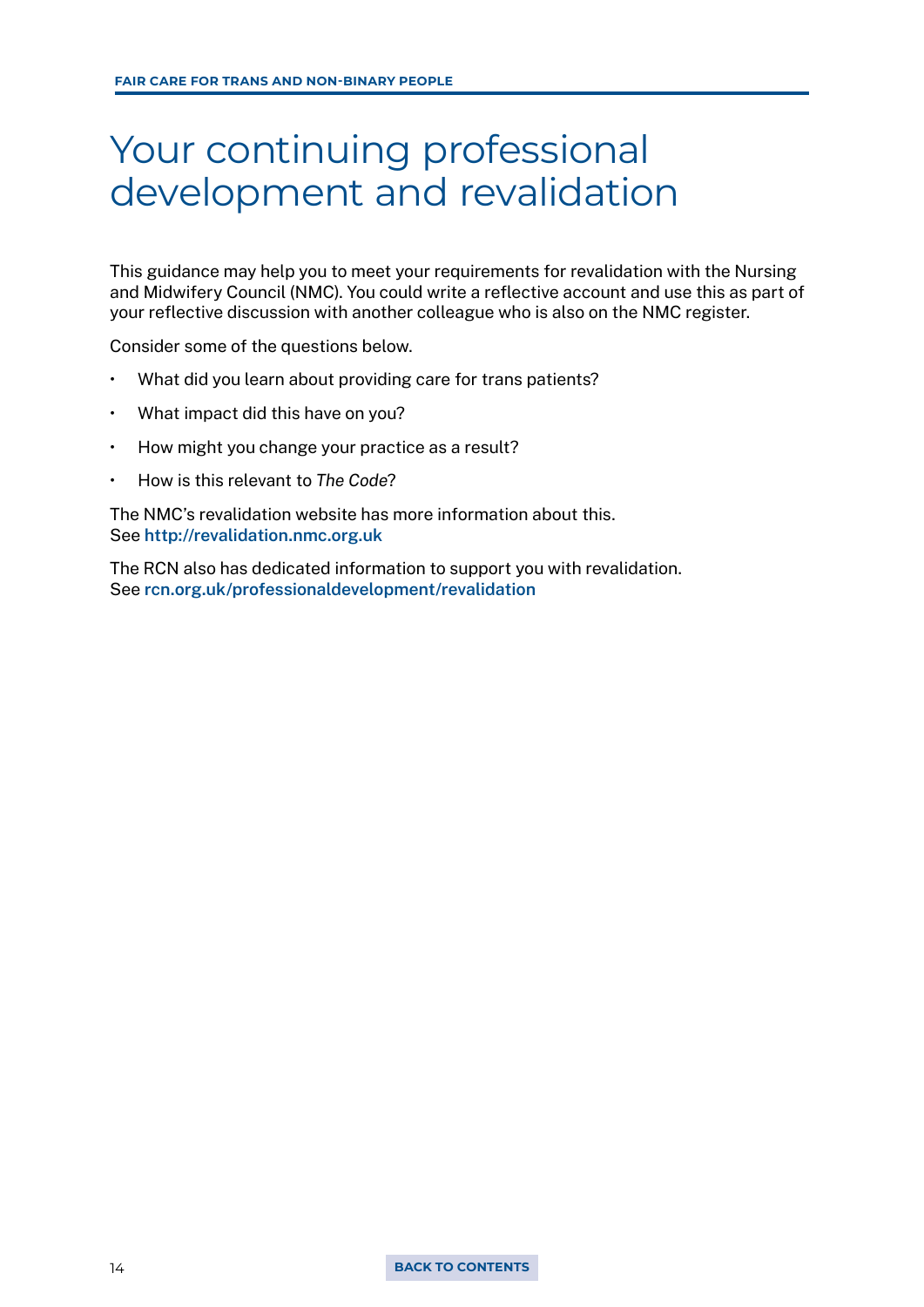### <span id="page-14-0"></span>**Glossary**

The language, labels and terminology used by trans people to describe their experience and their true gender identity remains dynamic and highly contextual rather than static and fixed. This list is not exhaustive but intends to provide a brief overview of some of the terms that you may encounter in your role as a nursing and health care professional.

**Asexual:** this describes the absence of (or low level of) sexual attraction to others and/ or a lack of interest or desire for sex or sexual partners. Asexuality exists on a spectrum from people who experience no sexual attraction or have any desire for sex, to those who experience low levels and, generally, after significant amounts of time have elapsed.

**Cisgender:** describes a person whose gender identity and biological sex assigned at birth align (e.g. man and male-assigned). If a person does not identify as trans, they are cisgender.

**Female-to-male (FtM, F2M):** describes individuals assigned female at birth who are changing or who have changed their body and/or gender role from birth-assigned female to a more masculine body or role. A common term to describe this is trans man.

**Gender dysphoria:** distress that is caused by a discrepancy between a person's gender identity and that person's sex assigned at birth (and the associated gender role and/or primary and secondary sex characteristics).

**Gender fluid:** views gender identity as a changing mix of male and female. A person who is gender fluid may always feel like a mix of the two traditional genders, but may feel more masculine during some periods and more feminine during others.

**Gender identity:** a person's intrinsic sense of being male (boy or man), female (girl or woman) or an alternative gender, for example transgender, girlboy, boygirl, eunuch, genderqueer.

**Genderqueer:** refers to a term that may be used by individuals whose gender identity does not conform to a binary understanding of gender as limited to the categories of exclusively a man or a woman, male or female; or as an umbrella term for many gender non-conforming or non-binary identities (e.g. agender, bigender, genderfluid). Genderqueer people may think of themselves as one or more of the following, and they may define these terms differently:

- may combine aspects of man and woman and other identities (bigender, pangender)
- not having a gender or identifying with a gender (genderless, agender)
- moving between genders (gender fluid)
- third gender or other-gendered; includes those who do not place a name to their gender, having an overlap of, or blurred lines between, gender identity and sexual and romantic orientation.

**Gender-neutral pronouns:** these are appropriate pronouns for many non-binary people. They can also be used to avoid referring to someone as 'he/him' or 'she/her'.

**Gender non-conforming:** describes someone whose gender presentation, whether by nature or by choice, does not conform or fit 'traditional' or binary gender-based expectations.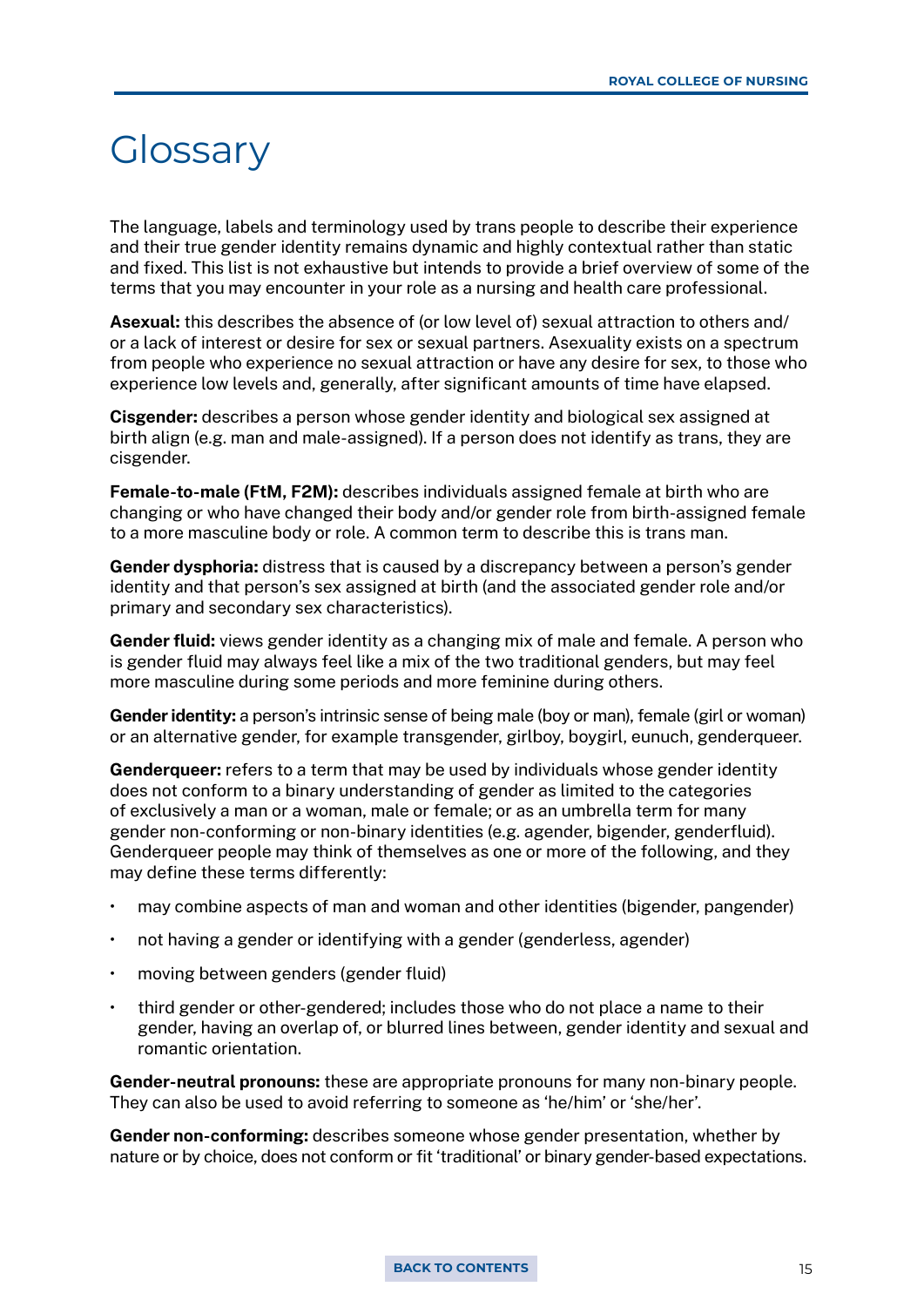**Gender reassignment surgery:** refers to genital reconstructive surgery to change primary and/or secondary sex characteristics to affirm a person's gender identity. Genital reconstructive surgery can be an important part of medically necessary treatment to help realise a person's true gender identity. This process is often referred to as gender confirmation.

**Gender role or expression:** these terms are used to describe characteristics in personality, appearance and behaviour that, in a given culture and time period, are designated as masculine and feminine (that is, more typical of the male or female social role). Whilst most individuals present socially in a clearly male or female gender role, some people present in an alternative gender role such as genderqueer or specifically transgender. All people tend to incorporate both masculine and feminine elements in their gender expression in varying ways and degrees.

**Gender variance:** tends to be used (often in respect of children or adolescents) to refer to behaviour and interests that are outside what is considered 'normal' for a person's assigned (biological) sex. The abbreviation 'trans' is sometimes adopted, to emphasise that the full spectrum of gender-variant, gender non-conforming, gender-diverse or gender-atypical identities is being referred to.

**Intersex:** a term that describes individuals who are born with variations in their reproductive or sex characteristics that doesn't fit standard definitions of male or female. Sometimes this is evident at birth, and other times it is not apparent until adulthood. Intersex is not a type of trans identity.

**Male-to-female (MtF, M2F, MTF):** describes individuals assigned male at birth who are changing or who have changed their body and/or gender role from birth-assigned male to a more feminine body or role. A common term to describe this is trans woman.

**Non-binary gender:** refers to individuals who do not fit within the two distinct categories of exclusively male or female. This term may be used by people who identify outside of the gender binary of being exclusively a man or woman, without being any more specific about how they identify.

**Trans or transgender:** terms used to describe a diverse group of individuals who cross or transcend culturally defined categories of gender. The gender identity of transgender people differs to varying degrees from the sex they were assigned at birth.

**Trans feminine:** describes individuals who are assigned male at birth who are proposing to change, or are in the process of changing or who have changed their body and/or gender role from birth-assigned male to a more feminine body and gender role. This includes trans women and people assigned male at birth who are genderqueer or have another non-binary gender identity.

**Trans masculine:** describes individuals assigned female at birth who are proposing to change, or changing or have changed their body and/or gender role from birth-assigned female to a more masculine body and gender role. This includes trans men and people assigned female at birth who are genderqueer or have another non-binary gender identity.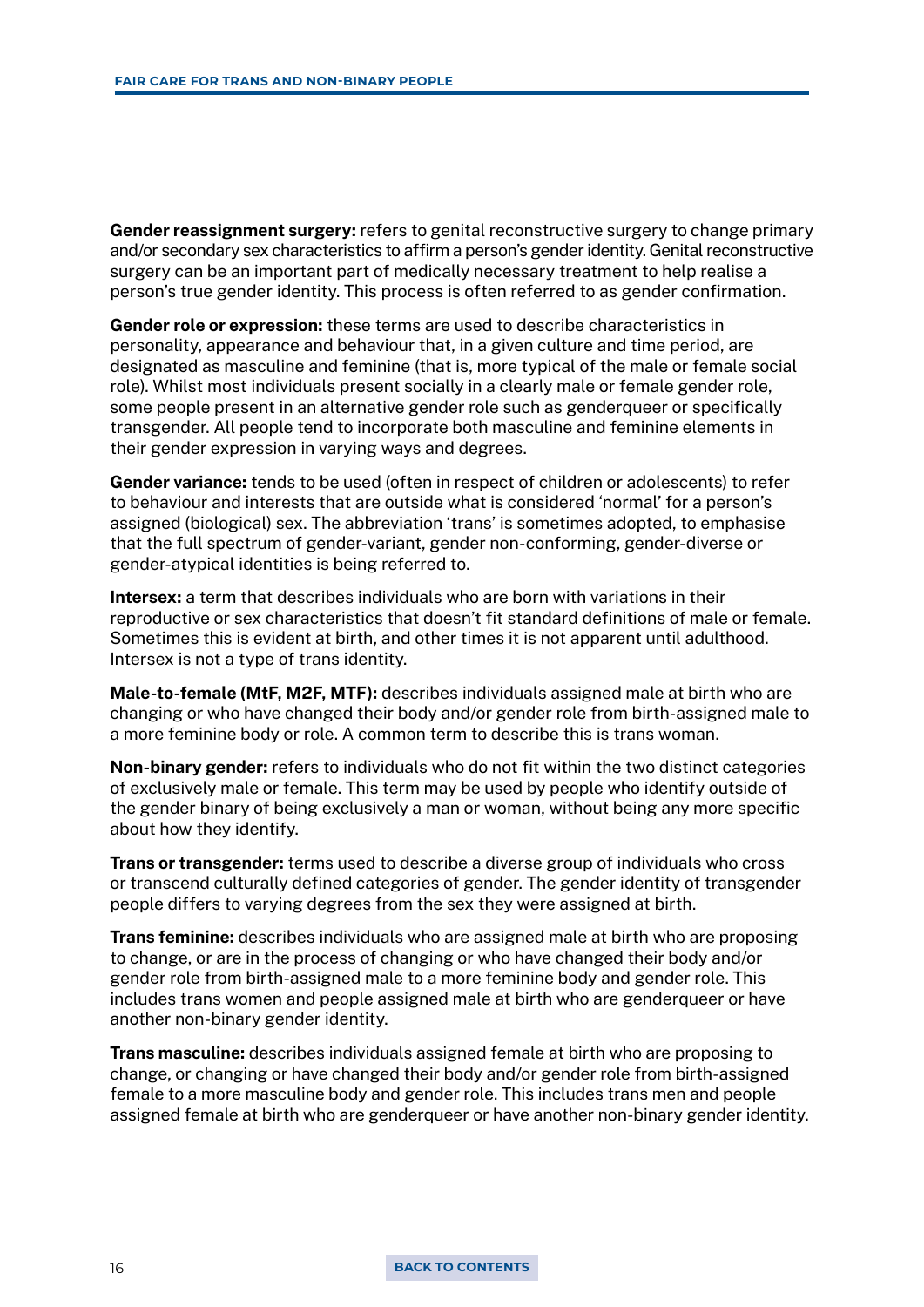**Transition:** the period of time during which individuals change from the gender role associated with their sex assigned at birth to a different gender role. For many people, this involves learning how to live socially in the 'other' gender role; for others, this means finding a gender role and expression that is most comfortable for them. Transition may or may not include feminisation or masculinisation of the body through hormones or other medical procedures. The nature and duration of transition is variable and individualised.

**Two-spirit:** is an umbrella term traditionally used by Native American people to recognise individuals who possess qualities or fulfill roles of both male and female genders.

**Ze/hir:** these are alternate pronouns that are gender-neutral and may be preferred by some trans people. Pronounced /zee/ and /here/ they replace 'he' and 'she' and 'his' and 'hers' respectively. Alternatively others may use the plural pronouns 'they/their' as a gender-neutral singular pronoun to replace 'he/she'.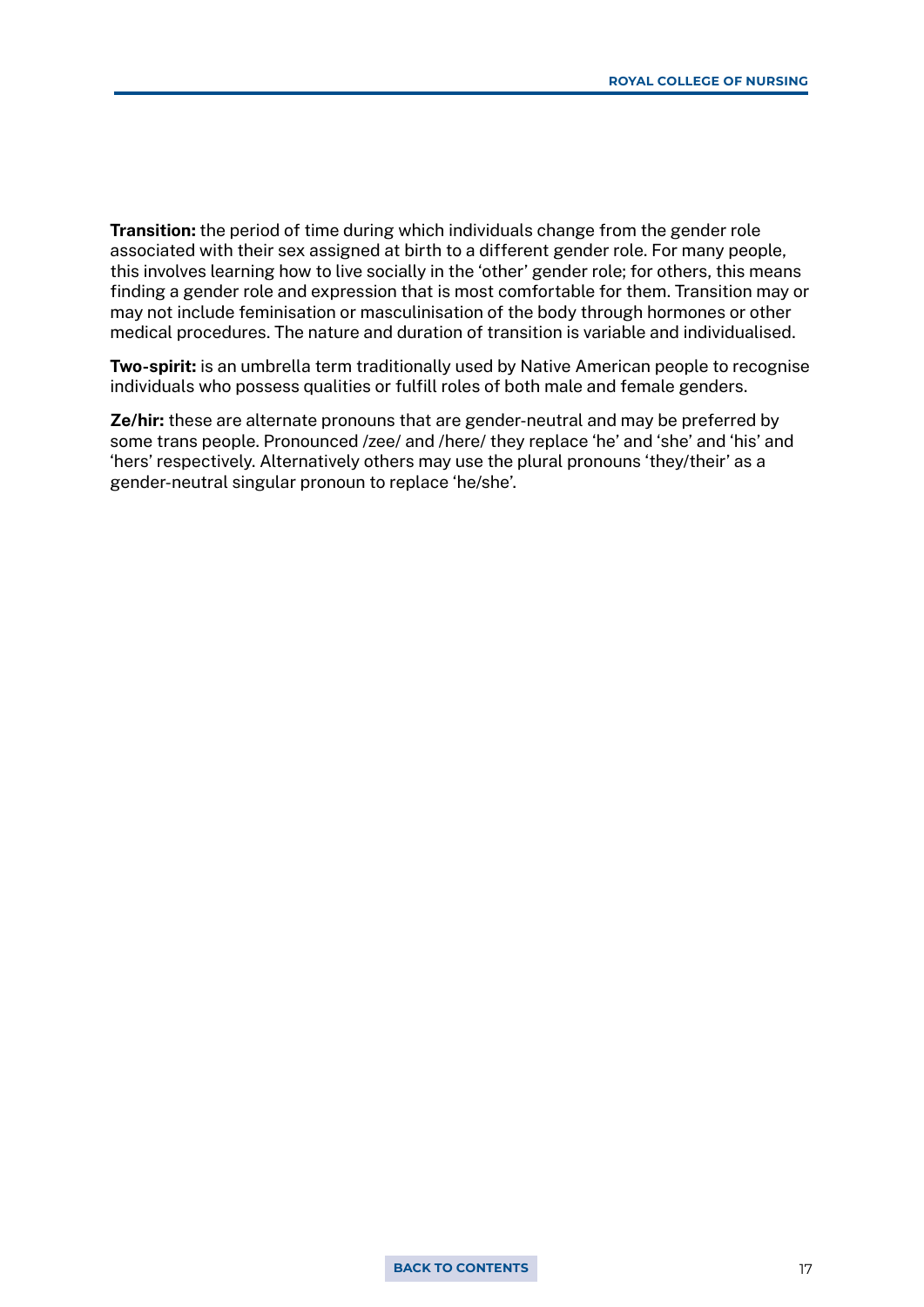### <span id="page-17-0"></span>References

Equality and Human Rights Commission (2018) *Is Britain fairer? The state of equality and human rights 2018*, London: Equality and Human Rights Commission. Available at **<https://www.equalityhumanrights.com/sites/default/files/is-britain-fairer-accessible.pdf>** (Accessed November 2020)

House of Commons Women and Equalities Committee (2016) *Transgender equality: First report of session 2015-2016*, London: The Stationery Office (HC390). Available at **[www.publications.parliament.uk/pa/cm201516/cmselect/cmwomeq/390/39003.htm#\\_](http://www.publications.parliament.uk/pa/cm201516/cmselect/cmwomeq/390/39003.htm#_idTextAnchor216) [idTextAnchor216](http://www.publications.parliament.uk/pa/cm201516/cmselect/cmwomeq/390/39003.htm#_idTextAnchor216)** (Accessed November 2020).

Nursing and Midwifery Council (2018) *The Code: Professional standards of practice and behaviour for nurses and midwives*, London: NMC. Available at **[nmc.org.uk](http://nmc.org.uk)** (Accessed November 2020).

Public Health England and the Royal College of Nursing (2015) *Preventing suicide among lesbian, gay and bisexual young people: a toolkit for nurses*, London: PHE [PHE 2014800].

Public Health England and the Royal College of Nursing (2015) *Preventing suicide among trans young people: a toolkit for nurses*, London: PHE [PHE 201480].

Government Equalities Office (2018) *LGBT Action Plan: Improving the lives of lesbian, gay, bisexual and transgender people* **[https://assets.publishing.service.gov.uk/government/](https://assets.publishing.service.gov.uk/government/uploads/system/uploads/attachment_data/file/721367/GEO-LGBT-Action-Plan.pdf) [uploads/system/uploads/attachment\\_data/file/721367/GEO-LGBT-Action-Plan.pdf](https://assets.publishing.service.gov.uk/government/uploads/system/uploads/attachment_data/file/721367/GEO-LGBT-Action-Plan.pdf)** (Accessed 11 November 2020)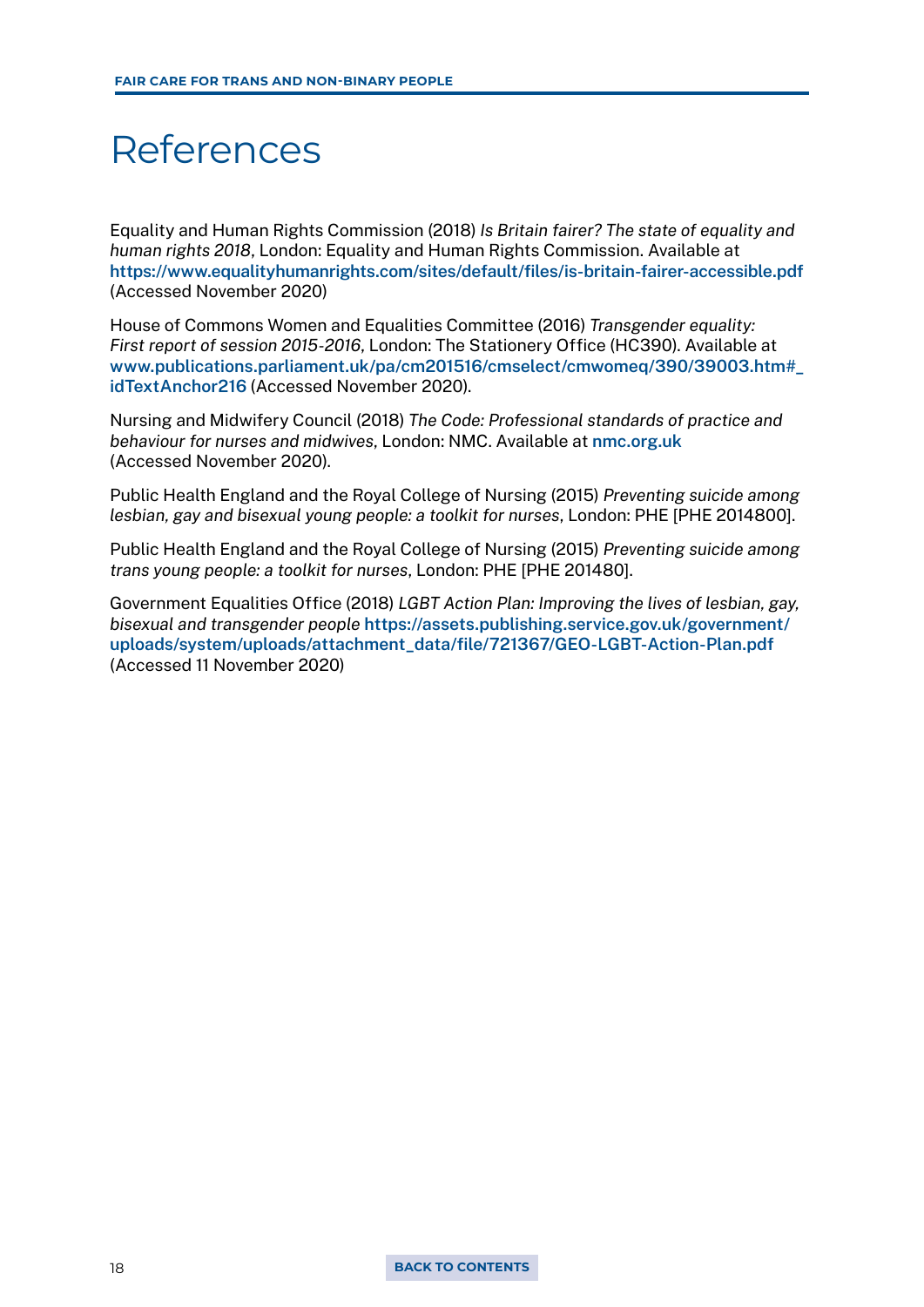### **RCN quality assurance**

### **Publication**

This is an RCN practice guidance. Practice guidance are evidence-based consensus documents, used to guide decisions about appropriate care of an individual, family or population in a specific context.

### **Description**

This resource is designed to help nursing staff respond to the needs of service users who identify as trans or non binary, in both the NHS and independent sectors.

### **Publication date: November 2020 Review date: November 2022**

### **The Nine Quality Standards**

This publication has met the nine quality standards of the quality framework for RCN professional publications. For more information, or to request further details on how the nine quality standards have been met in relation to this particular professional publication, please contact **[publicationsfeedback@rcn.org.uk](mailto:publicationsfeedback@rcn.org.uk)** 

### **Evaluation**

The authors would value any feedback you have about this publication. Please contact **[publicationsfeedback@rcn.org.uk](mailto:publicationsfeedback@rcn.org.uk)** clearly stating which publication you are commenting on.